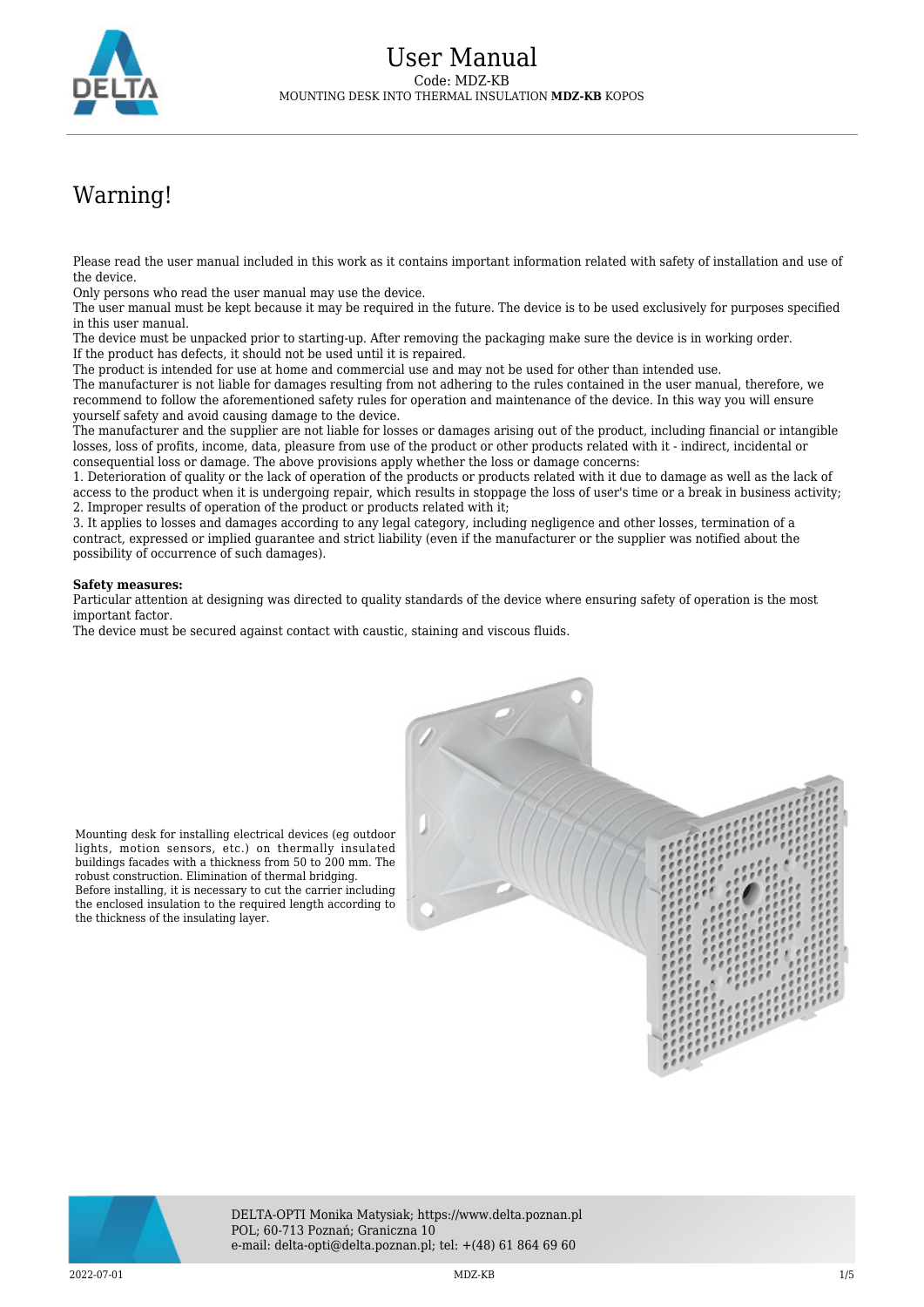

## User Manual Code: MDZ-KB MOUNTING DESK INTO THERMAL INSULATION **MDZ-KB** KOPOS

| Number of sections:                |                                                                                                                                                                                     |
|------------------------------------|-------------------------------------------------------------------------------------------------------------------------------------------------------------------------------------|
| Voltage insulation:                | $\sim$ 400 V                                                                                                                                                                        |
| Main features:                     | • for insulating systems<br>• temperature range : -25 °C  60 °C<br>$\cdot$ load 40 N - 180 mm from wall<br>• flammability index: 850 °C<br>• Wall plugs, Mounting screws - included |
| Material:                          | Self-extinguishing                                                                                                                                                                  |
| Color:                             | Light gray                                                                                                                                                                          |
| Weight:                            | $0.222$ kg                                                                                                                                                                          |
| Thickness of the insulating layer: | 50  200 mm                                                                                                                                                                          |
| Dimensions:                        | 119 $x$ 119 $x$ 20 mm (mounting desk)<br>120 x 120 x 200 mm (carrier)                                                                                                               |
| Manufacturer / Brand:              | <b>KOPOS</b>                                                                                                                                                                        |
| Guarantee:                         | 2 years                                                                                                                                                                             |



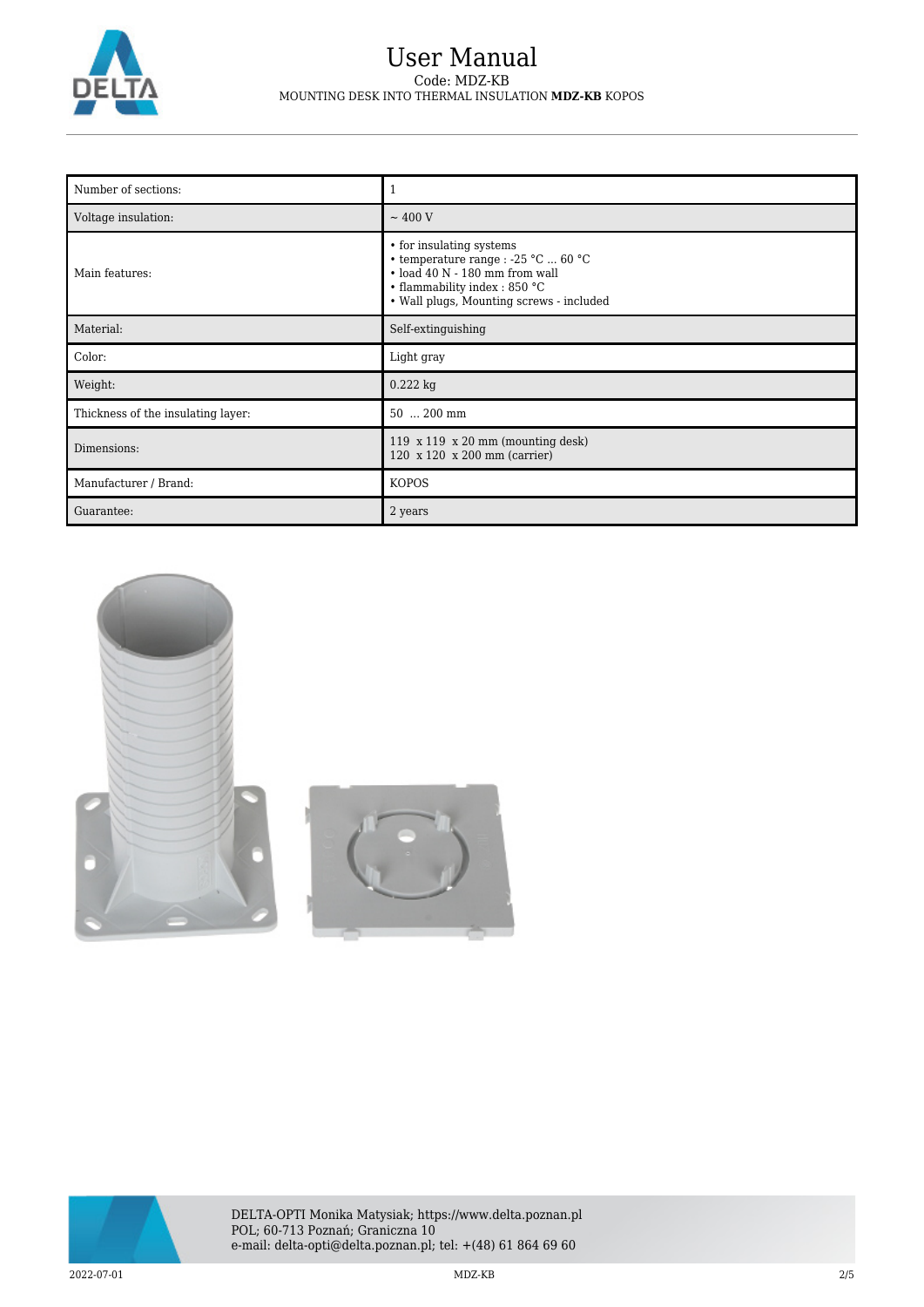

## User Manual Code: MDZ-KB MOUNTING DESK INTO THERMAL INSULATION **MDZ-KB** KOPOS



Dimensions:

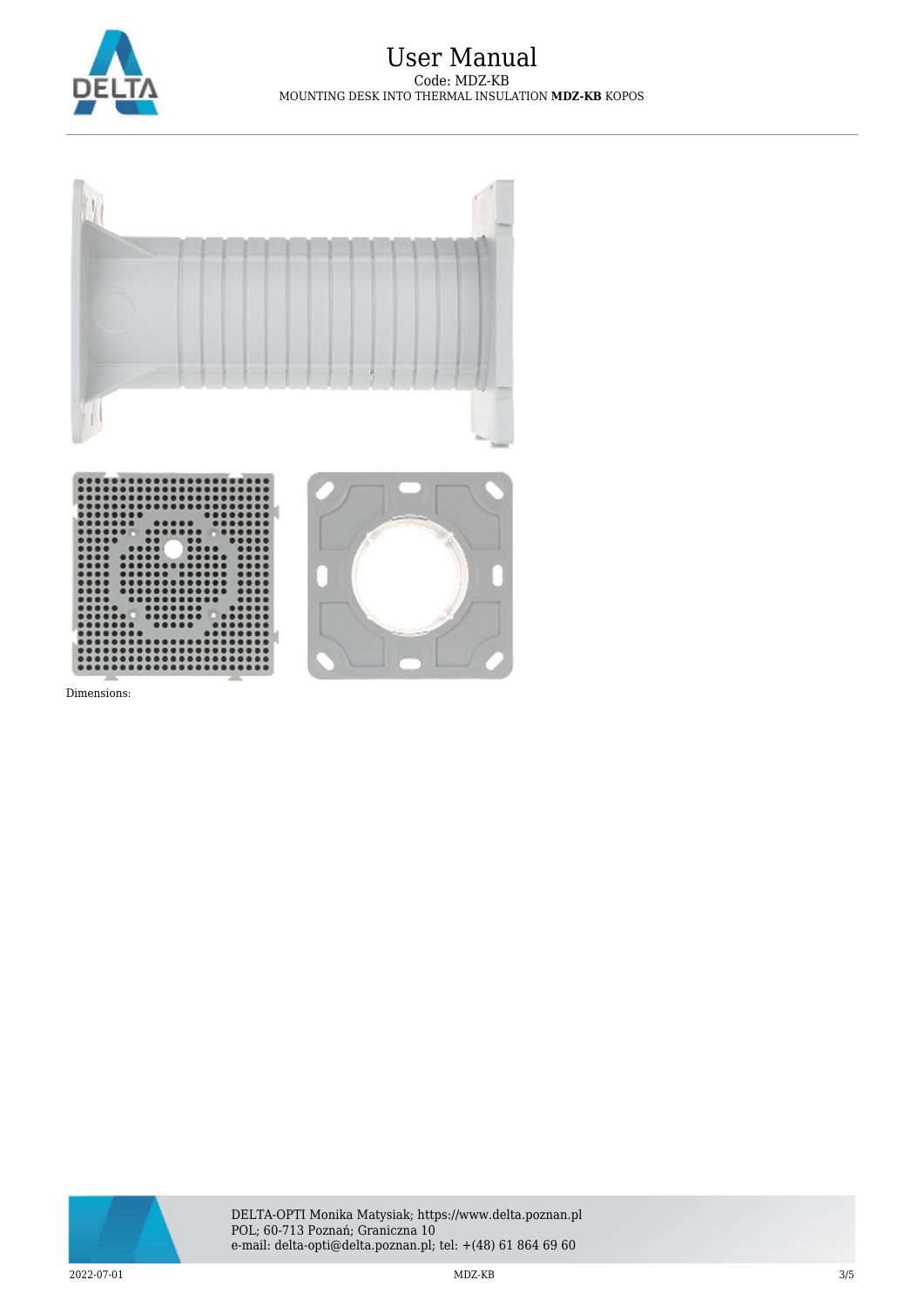



Method of mounting:



In the kit: